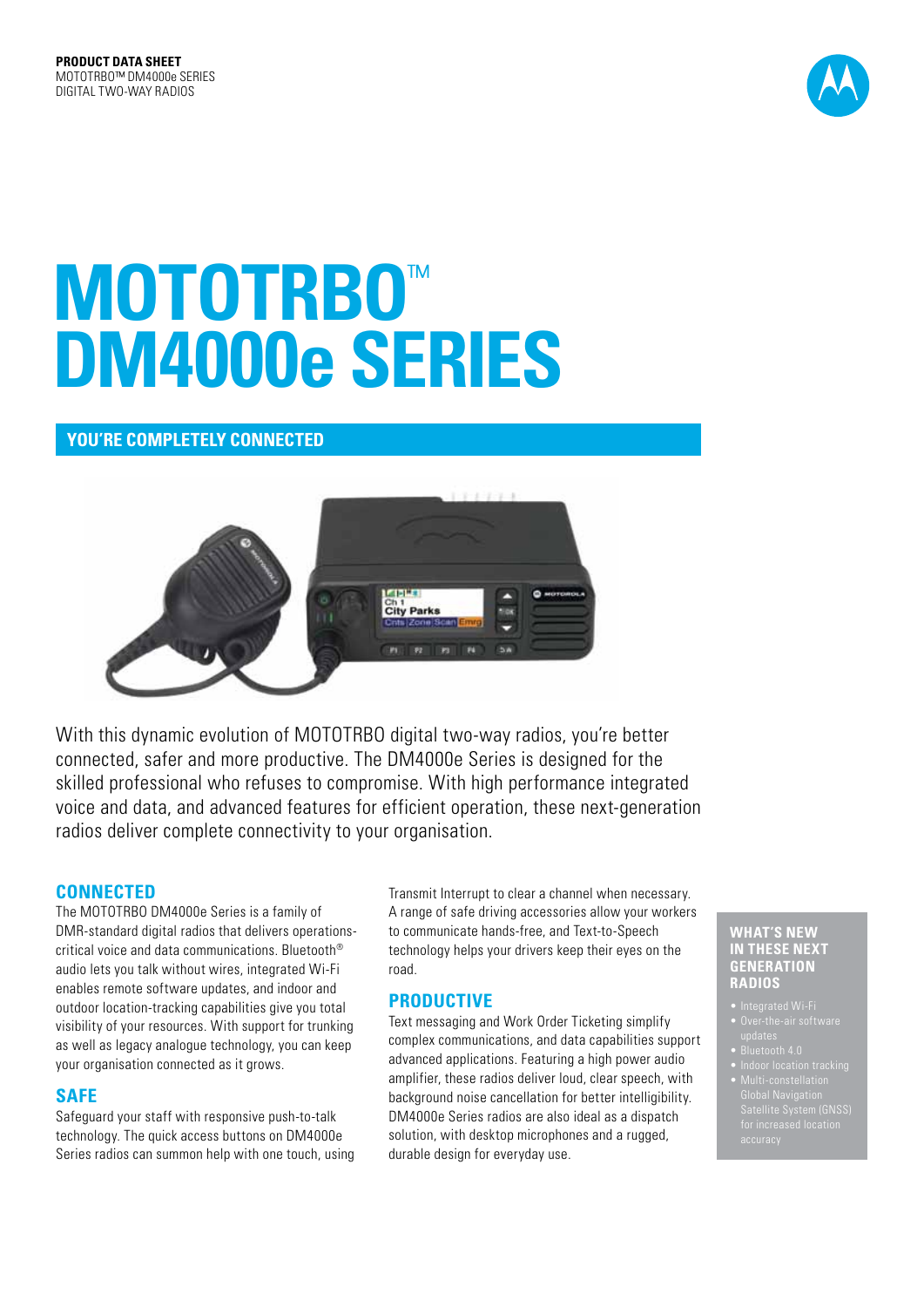



|                                             | <b>Alphanumeric Model</b> |             |             |                             | <b>Numeric Model</b> |             |             |                             |
|---------------------------------------------|---------------------------|-------------|-------------|-----------------------------|----------------------|-------------|-------------|-----------------------------|
| Model Number                                | DM4600e^ / DM4601e*       |             |             |                             | DM4400e / DM4401e*   |             |             |                             |
| Band                                        | VHF                       | UHF Band 1  | UHF Band 2  | 800#                        | VHF                  | UHF Band 1  | UHF Band 2  | $800*$                      |
| <b>GENERAL SPECIFICATIONS</b>               |                           |             |             |                             |                      |             |             |                             |
| Frequency                                   | 136-174 MHz               | 403-470 MHz | 450-527 MHz | 806-825 MHz,<br>851-870 MHz | 136-174 MHz          | 403-470 MHz | 450-527 MHz | 806-825 MHz,<br>851-870 MHz |
| Low Power Output                            | $1-25$ W                  | 1-25 W      | ٠           | ٠                           | 1-25 W               | 1-25 W      | ٠           | ٠                           |
| High Power Output                           | 25-45 W                   | 25-40 W     | 1-40W       | 10-35W                      | 25-45 W              | 25-40 W     | 1-40W       | 10-35W                      |
| Channel Spacing                             | 12.5, 20, 25 kHz          |             |             |                             |                      |             |             |                             |
| <b>Channel Capacity</b>                     | 1000                      |             |             |                             | 99                   |             |             |                             |
| Dimensions (H x W x D)                      | 53 x 175 x 206 mm         |             |             |                             |                      |             |             |                             |
| Weight                                      | 1.8 <sub>kg</sub>         |             |             |                             |                      |             |             |                             |
| Power Supply (Nominal)                      | 12 V                      |             |             |                             |                      |             |             |                             |
| Max Current Drain, Standby                  | 0.8A                      |             |             |                             |                      |             |             |                             |
| Max Current Drain, Receive                  | 2A                        |             |             |                             |                      |             |             |                             |
| Max Current Drain, Transmit<br>(Low Power)  | 11 A                      | 11 A        | ٠           | ٠                           | 11 A                 | ٠           | ٠           | $\sim$                      |
| Max Current Drain, Transmit<br>(High Power) | 14.5 A                    | 14.5 A      | 14.5 A      | 12 A                        | 14.5 A               | 14.5 A      | 12 A        | 12 A                        |

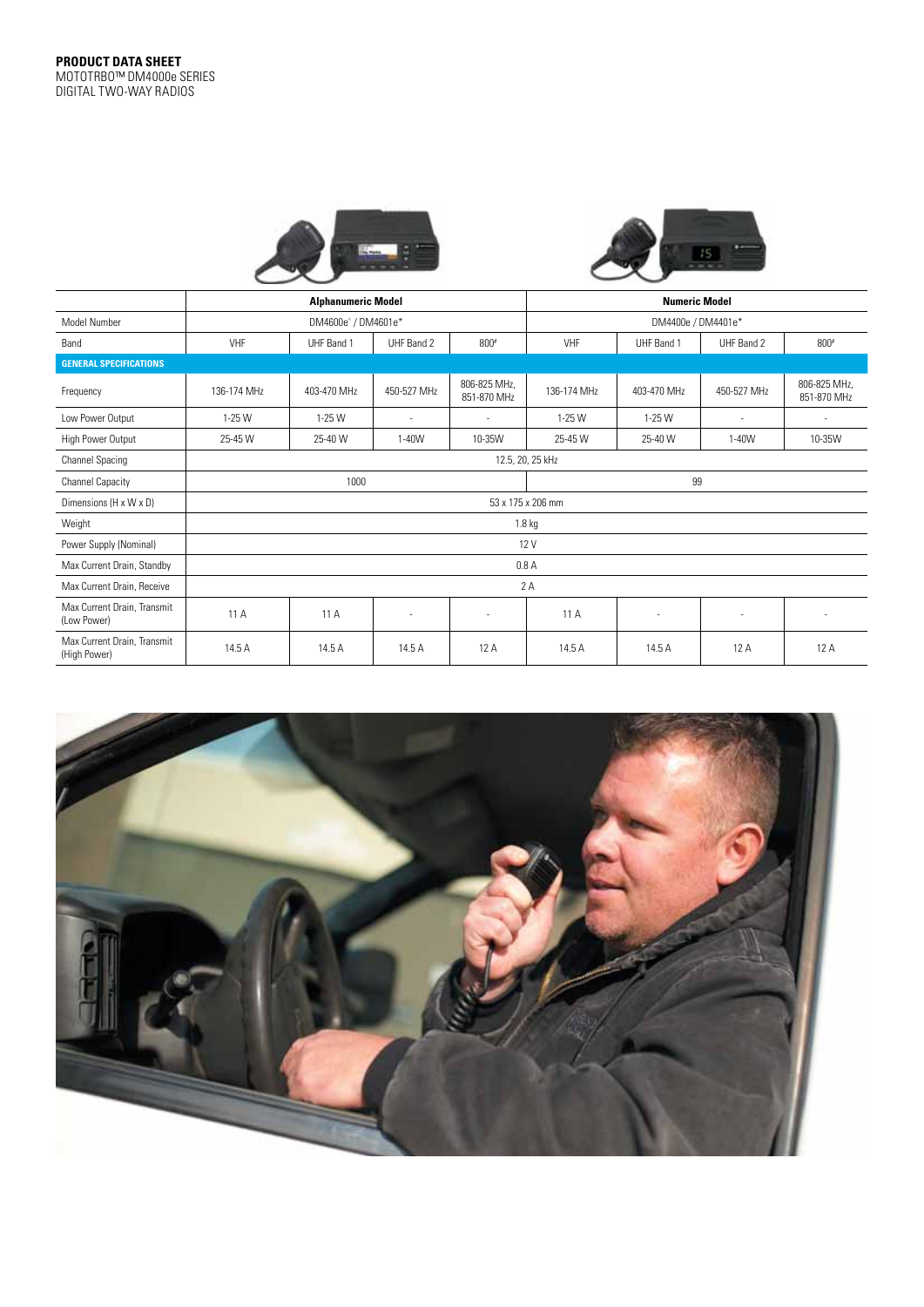DIGITAL TWO-WAY RADIOS

#### **ALL MODELS**

| <b>TRANSMITTER SPECIFICATIONS</b>                |                                                                                                                                   |  |  |  |  |
|--------------------------------------------------|-----------------------------------------------------------------------------------------------------------------------------------|--|--|--|--|
| <b>4FSK Digital Modulation</b>                   | 12.5 kHz Data: 7K60F1D and 7K60FXD,<br>12.5 kHz Voice: 7K60F1E and 7K60FXE.<br>Combination of 12.5 kHz Voice and Data:<br>7K60F1W |  |  |  |  |
| Digital Protocol                                 | ETSI TS 102 361-1, -2, -3                                                                                                         |  |  |  |  |
| <b>Conducted/Radiated Emissions</b><br>(TIA603D) | $-36$ dBm < $1$ GHz, $-30$ dBm > $1$ GHz                                                                                          |  |  |  |  |
| Adjacent Channel Power                           | 60dB (12.5 kHz channel),<br>70dB (20 and 25 kHz channel)                                                                          |  |  |  |  |
| <b>Frequency Stability</b>                       | $\pm$ 0.5 ppm                                                                                                                     |  |  |  |  |
| <b>RECEIVER SPECIFICATIONS</b>                   |                                                                                                                                   |  |  |  |  |
| Analoque Sensitivity (12dB SINAD)                | $0.18$ uV                                                                                                                         |  |  |  |  |
| Digital Sensitivity (5% BER)                     | $0.16$ uV                                                                                                                         |  |  |  |  |
| Intermodulation (TIA603D)                        | 70 dB                                                                                                                             |  |  |  |  |
| Adjacent Channel Selectivity,<br>(TIA603A)-1T    | 60 dB (12.5 kHz channel).<br>70 dB (20 and 25 kHz channel)                                                                        |  |  |  |  |
| Adjacent Channel Selectivity,<br>(TIA603D)-2T    | 45 dB (12.5 kHz channel),<br>70 dB (20 and 25 kHz channel)                                                                        |  |  |  |  |
| Spurious Rejection (TIA603D)                     | 70 dB                                                                                                                             |  |  |  |  |
| <b>AUDIO SPECIFICATIONS</b>                      |                                                                                                                                   |  |  |  |  |
| Digital Vocoder Type                             | AMBF+2™                                                                                                                           |  |  |  |  |
| Audio Response                                   | TIA603D                                                                                                                           |  |  |  |  |
| <b>Rated Audio</b>                               | 3 W (internal speaker)<br>7.5 W (external 8 ohm speaker)<br>13 W (external 4 ohm speaker)                                         |  |  |  |  |
| Audio Distortion at Rated Audio                  | 3%                                                                                                                                |  |  |  |  |
| Hum and Noise                                    | -40 dB (12.5 kHz channel),<br>-45 dB (20 and 25 kHz channel)                                                                      |  |  |  |  |
| Conducted Spurious Emissions (TIA603D)           | $-57$ dBm                                                                                                                         |  |  |  |  |

| <b>BLUETOOTH SPECIFICATIONS</b>                                                            |  |  |  |  |  |  |
|--------------------------------------------------------------------------------------------|--|--|--|--|--|--|
| 4.0                                                                                        |  |  |  |  |  |  |
| Class 2, 10 m                                                                              |  |  |  |  |  |  |
| Bluetooth Headset Profile (HSP), Serial Port<br>Profile (SPP), Motorola fast push-to-talk. |  |  |  |  |  |  |
| 1 x audio accessory and 1 x data device                                                    |  |  |  |  |  |  |
| Optional                                                                                   |  |  |  |  |  |  |
|                                                                                            |  |  |  |  |  |  |
| GPS, GLONASS                                                                               |  |  |  |  |  |  |
| $<$ 60 s                                                                                   |  |  |  |  |  |  |
| < 10 s                                                                                     |  |  |  |  |  |  |
| < 5m                                                                                       |  |  |  |  |  |  |
|                                                                                            |  |  |  |  |  |  |
| IEEE 802.11b, 802.11g, 802.11n                                                             |  |  |  |  |  |  |
| WPA, WPA-2, WEP                                                                            |  |  |  |  |  |  |
| 128 (64 for Numeric Models)                                                                |  |  |  |  |  |  |
|                                                                                            |  |  |  |  |  |  |
| $-30 °C$ to $+60 °C$                                                                       |  |  |  |  |  |  |
| -40 °C to +85 °C                                                                           |  |  |  |  |  |  |
| IFC 61000-4-2 Level 4                                                                      |  |  |  |  |  |  |
| IFC 60529 - IP54                                                                           |  |  |  |  |  |  |
| MIL-STD 810C, D, E, F and G                                                                |  |  |  |  |  |  |
|                                                                                            |  |  |  |  |  |  |

#### NOTES

Specifications are subject to change without notice. All specifications shown are typical values

\* DM4401e and DM4601e models include GNSS, Bluetooth and Wi-Fi as standard.

# Only available in New Zealand. ^ DM4600e model not available in 800 MHz band.

**MILITARY STANDARDS MIL-STD 810C MIL-STD 810D MIL-STD 810E MIL-STD 810F MIL-STD 810G** METHOD PROCEDURE METHOD PROCEDURE METHOD PROCEDURE METHOD PROCEDURE METHOD PROCEDURE Low Pressure 500.1 I 500.2 II 500.3 II 500.4 II 500.5 II High Temp 501.1 I, II 501.2 I/A1, II/A1 501.3 I/A1, II/A1 501.4 I/Hot, II/Hot 501.5 I/A1, II/A1 Low Temp 502.1 I 502.2 I/C3, II/C1 502.3 I/C3, II/C1 502.4 I/C3, II/C1 502.5 I/C3, II/C1 Temp Shock 503.1 I 503.2 A1/C3 503.3 A1/C3 503.4 I 503.5 I-C Solar Radiation 505.1 II 505.2 I/Hot-Dry 505.3 I/Hot-Dry 505.4 I/Hot-Dry 505.5 I/A1 Rain | 506.1 | I, II | 506.2 | I, II | 506.3 | I, II | 506.4 | I, III | | 506.5 | I, II Humidity 507.1 II 507.2 II/Hot-Humid 507.3 II/Hot-Humid 507.4 - 507.5 I/Hot-Humid Salt Fog 509.1 I 509.2 I 509.3 I 509.4 - 509.5 - Dust 510.1 I, II 510.2 I, II 510.3 I, II 510.4 I, II 510.5 I, II Vibration 514.2 VIII/CatF/  $VIII/CatF/$  514.3  $|V/Cat10, 11/$ <br>CurveW. XI 514.3  $Cat3$ || 1/Cat10, II/ || 514.4 || 1/Cat10, III/<br>| Cat3 | 1/Cat10, III/ | 514.5 | 1/Cat24, II/<br>Cat3 | Cat5  $\begin{array}{c|c}\n \text{1/Cat24, II/} \\
\text{Cat5}\n \end{array}$  514.6  $\begin{array}{c|c}\n \text{1/Cat24, II/} \\
\text{Cat5}\n \end{array}$ Cat5 Shock 516.2 I, II 516.3 I, IV 516.4 I, IV 516.5 I, IV 516.6 I, V, VI

## **CONNECTION**

- • VHF Band, 25 W
- • UHF Band, 40 W
- Alphanumeric Model: Colour Screen, 1000 Channels
- Numeric Model: Numeric Display, 32 Channels
- Analogue and Digital Voice and Data
- $\circ$  Integrated Wi-Fi\*
- • Canned Text Messaging
- • Freeform Text Messaging (Requires Keypad Mic)
- Work Order Ticketing
- Multi-Constellation GNSS\*
- High Efficiency GNSS\*
- Event-Driven Location Update\*
- Bluetooth Audio\*
- Bluetooth Data\*
- • Voice Announcement
- Bluetooth Permanent
- Discoverable Mode\* Bluetooth Indoor
- Location Tracking\*
- Text to Speech
- • Option Board
- • Home Channel Reminder

## **AUDIO**

- • Intelligent Audio
- • IMPRES Audio
- Acoustic Feedback Suppressor
- Microphone Distortion Control
- • User-Selectable Audio Profiles
- • Trill Enhancement
- SINC+ Noise Cancellation

#### **PERSONALISATION**

- • Wide Range of Accessories
- Multi-Button PTT
- • 4 Programmable Buttons

#### **MANAGEMENT**

- Radio Management
- Over-the-Air Programming
- Over-the-Air Software Update\*

## **SAFETY**

- • Lone Worker
- **Basic Privacy**
- • Enhanced Privacy
- $\circ$ AES 256 Encryption
- Transmit Interrupt
- Digital Emergency
- Emergency Search Tone
- • Remote Monitor
- • Radio Disable / Enable
- • IP54 Rated
- • Rugged to MIL-STD 810

## **SYSTEMS**

- Dual Capacity Direct Mode
- Conventional
- **IP Site Connect** • Capacity Plus
- 
- **Capacity Max**<br>**Connect Plus** Connect Plus
- O Ontional